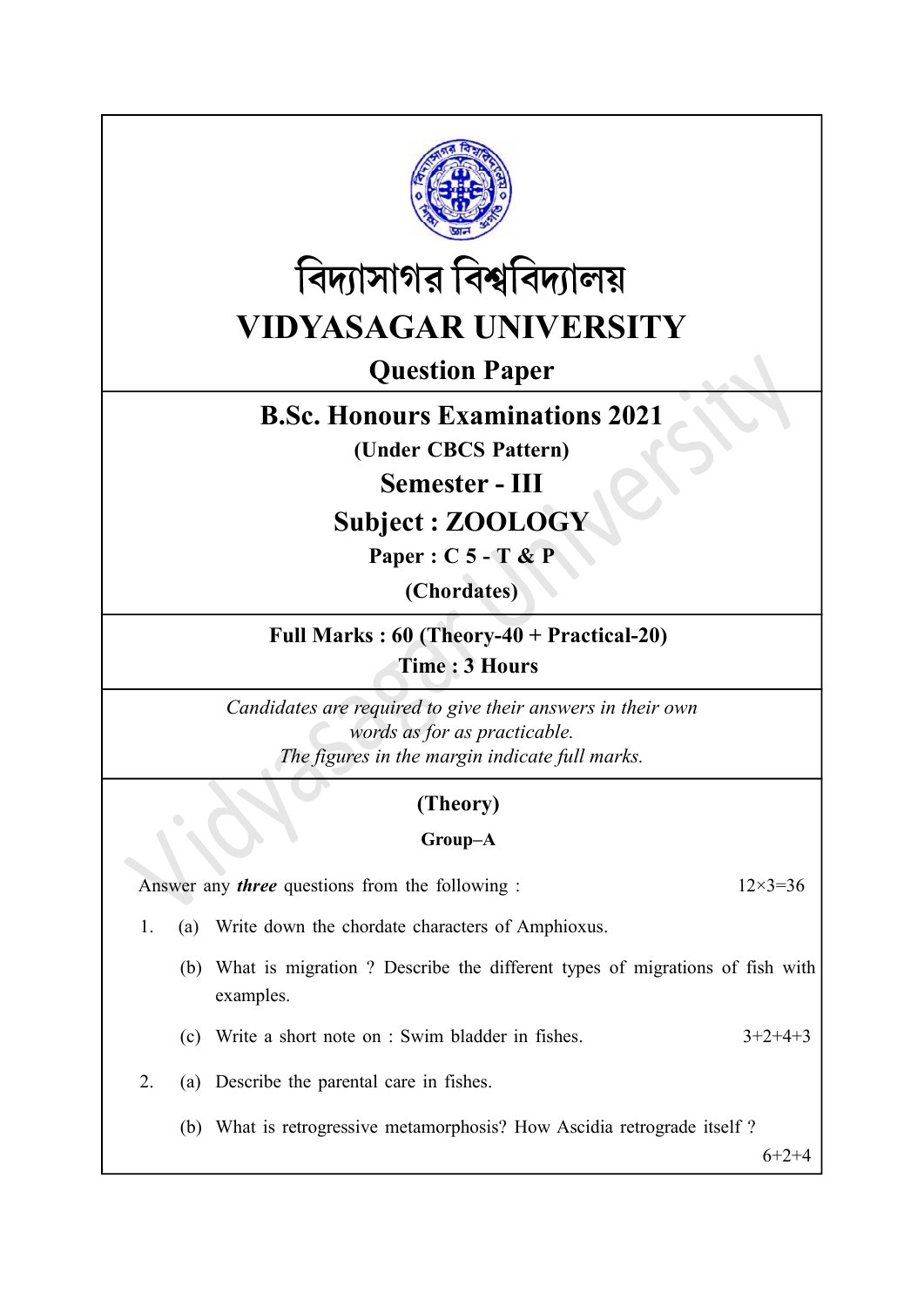- 3. (a) Illustrate the biting mechanism of snake ?
	- (b) Describe the aerodynamics flight of bird.  $6+6$
- 4. (a) Classify the Sub-phylum Urochordata upto classes with characters and proper examples.
	- (b) Write down the two important similarities between eutherian and Prototherian  $m$ ammals.  $8+4$
- 5. (a) What is zoogeographical realm? Describe different types of such realms.
	- (b) State the affinities between Echindermata and Chordata.
	- (c) Add a note on the larval diversity in Echinodermata.  $6(2+4)+3+3$
- 6. (a) Classify the Class Amphibia upto living order with characters and proper example.
	- (b) Explain the taxonomic significance of Balanoglossus in respect of evolution of chordates. 8+4

#### Group–B

Answer any *two* questions from the following :  $2 \times 2 = 4$ 

1. Write the advantages of accessory respiratory organs in fishes?

- 2. What is echolocation ? Give example.
- 3. 'All vertebrates are chordates but all chordates are not vertebrates'—justify this statement.
- 4. What is adaptive radiation ?